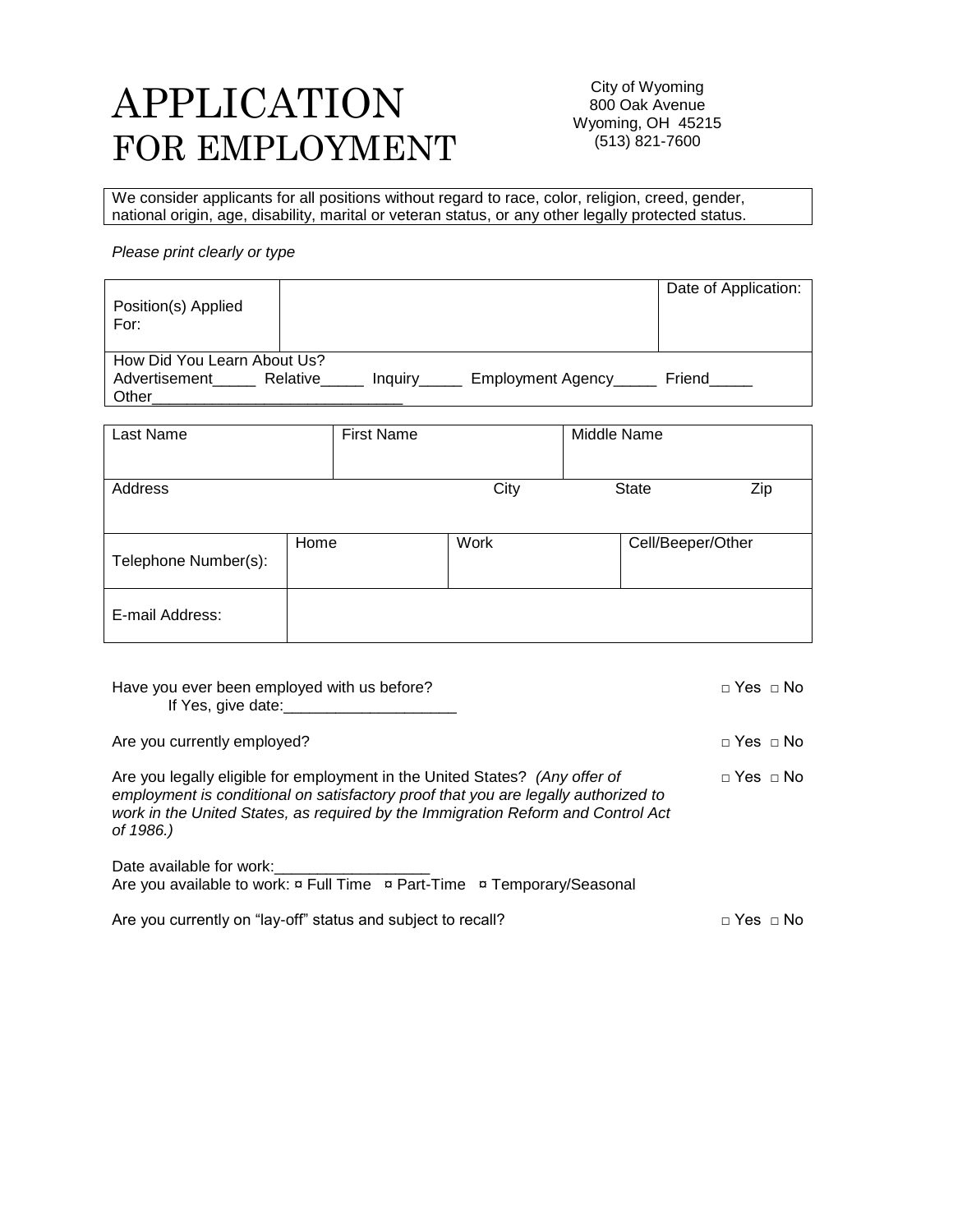## **EMPLOYMENT EXPERIENCE**

Start with your present or last job. Include any self-employment, summer and part-time jobs. If you need more space, continue on a separate sheet.

| Company Name, Address.     | From        |     | To                         |     | Reason for Leaving        |  |
|----------------------------|-------------|-----|----------------------------|-----|---------------------------|--|
| Tele #, & Type of Business | Mo.         | Yr. | Mo.                        | Yr. | $\Box$ Resigned           |  |
|                            |             |     |                            |     | Laid Off<br>$\Box$        |  |
|                            |             |     |                            |     | □ Terminated              |  |
|                            | Your Title: |     |                            |     | Name/Title of Supervisor: |  |
| Telephone:                 |             |     | Describe the work you did: |     |                           |  |

| Company Name, Address.     | From        |     | To                         |     | Reason for Leaving |  |
|----------------------------|-------------|-----|----------------------------|-----|--------------------|--|
| Tele #, & Type of Business | Mo.         | Yr. | Mo.                        | Yr. | Resigned<br>$\Box$ |  |
|                            |             |     |                            |     | Laid Off<br>$\Box$ |  |
|                            |             |     |                            |     | $\Box$ Terminated  |  |
|                            | Your Title: |     | Name/Title of Supervisor:  |     |                    |  |
|                            |             |     | Describe the work you did: |     |                    |  |
| Telephone:                 |             |     |                            |     |                    |  |

| Company Name, Address.     | From        |     | To                         |     | Reason for Leaving        |  |
|----------------------------|-------------|-----|----------------------------|-----|---------------------------|--|
| Tele #, & Type of Business | Mo.         | Yr. | Mo.                        | Yr. | □ Resigned                |  |
|                            |             |     |                            |     | Laid Off<br>$\Box$        |  |
|                            |             |     |                            |     | □ Terminated              |  |
|                            | Your Title: |     |                            |     | Name/Title of Supervisor: |  |
|                            |             |     |                            |     |                           |  |
|                            |             |     | Describe the work you did: |     |                           |  |
| Telephone:                 |             |     |                            |     |                           |  |
|                            |             |     |                            |     |                           |  |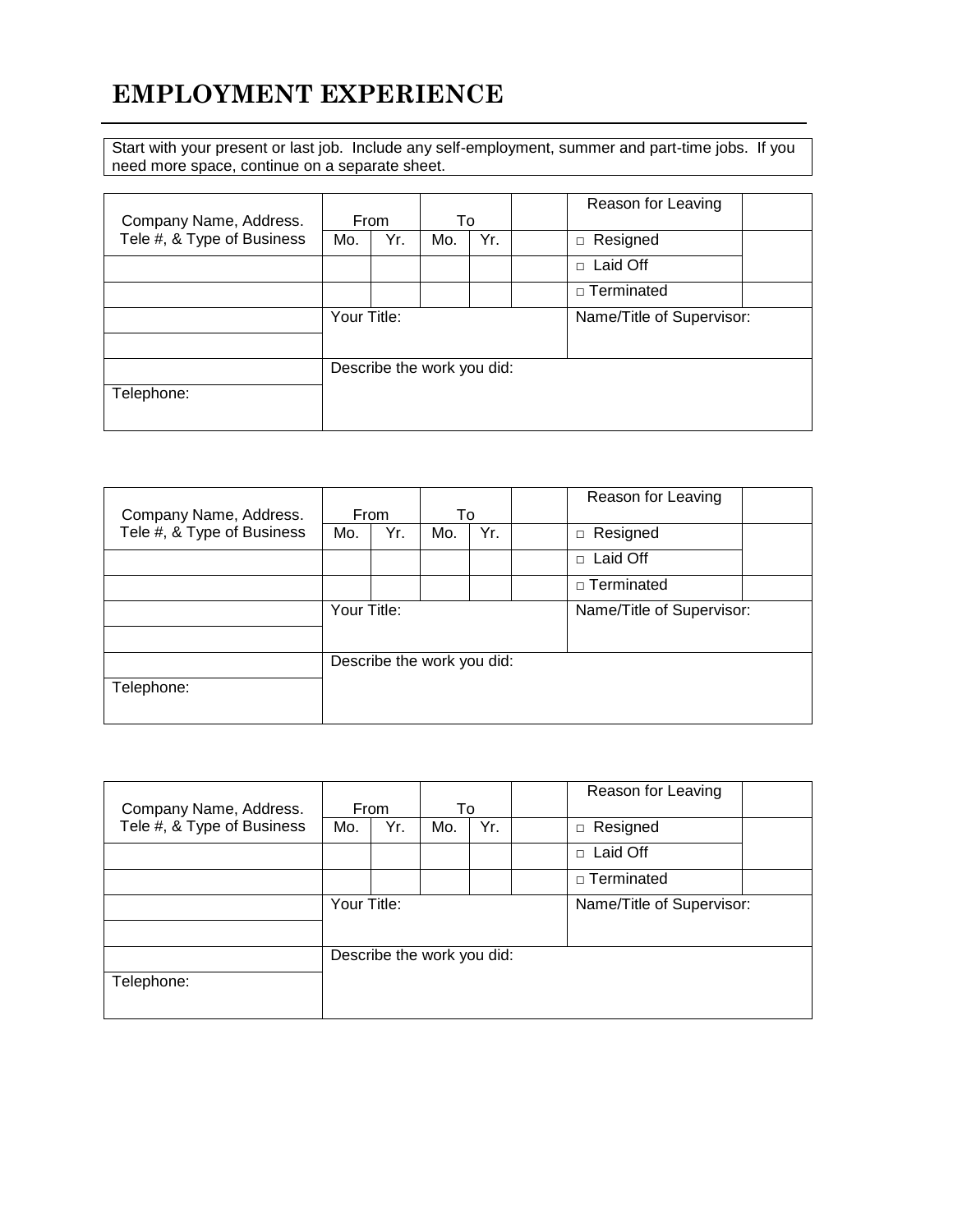## **EDUCATION**

|                                    | <b>Name and Address</b><br>of School | <b>Course of Study</b> | Years<br><b>Completed</b> | Degree,<br>Diploma or<br><b>Certificate</b><br><b>Earned</b> |
|------------------------------------|--------------------------------------|------------------------|---------------------------|--------------------------------------------------------------|
| <b>Elementary</b><br><b>School</b> |                                      |                        |                           |                                                              |
| <b>High School</b>                 |                                      |                        |                           |                                                              |
| Undergraduate<br>College           |                                      |                        |                           |                                                              |
| Graduate<br>Professional           |                                      |                        |                           |                                                              |
| <b>Other (Specify)</b>             |                                      |                        |                           |                                                              |

# **OTHER QUALIFICATIONS**

**Summarize special job-related skills and qualifications acquired from employment or other experience.** 

**Are there any other experiences, skills, or qualifications which you feel would especially qualify you for work with the City of Wyoming**

### **REFERENCES**

Provide the following information for three individuals who are not related to you and who are not previous employers or supervisors.

| <b>Name &amp; Occupation</b> | <b>Address</b> | <b>Phone Number</b> | Years<br>Known |
|------------------------------|----------------|---------------------|----------------|
|                              |                |                     |                |
|                              |                |                     |                |
|                              |                |                     |                |